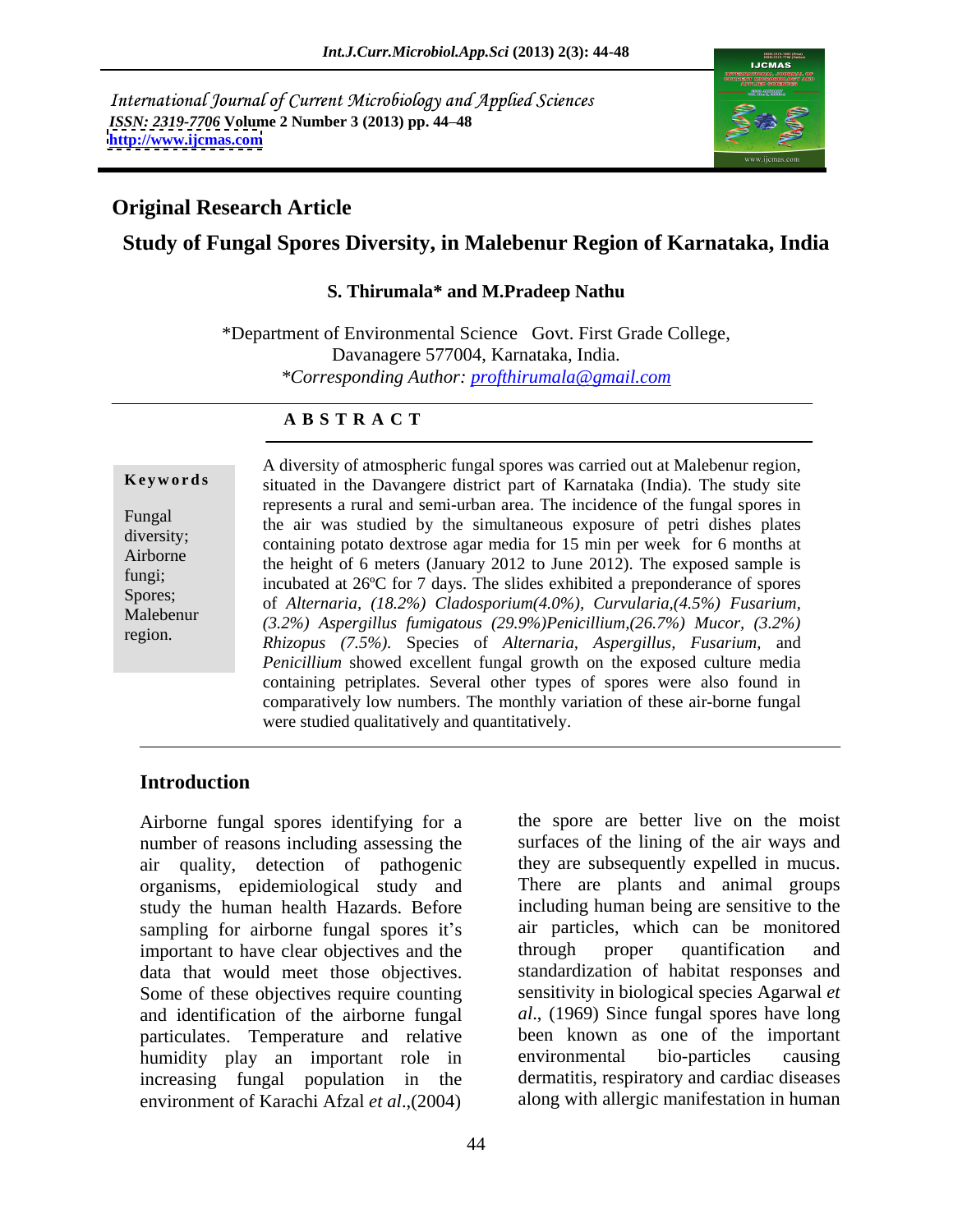beings. The measurement of allergenic  $\overline{7}$ fungal spore concentrations in the air helps identification. Identification of the fungal allergists to diagnose what type of fungi spores was done on the basis of patients with asthma are sensitized to and microscopic examination and with the help when treatment should be applied to be the most effective. Additionally, information about high fungal spore concentrations **Result and Discussion** enables people to avoid exposure at certain hours and days during the fungal spore

Therefore, a preliminary study on air borne fungi has been conducted in Malebenur region of Davangere District, Karnataka. In this concern the study on airborne biological materials, mainly fungal spores and pollens and their impact on biological species is an important  $(685)$ <br>same that  $(1051)$  although the  $(2012)$ . aspect. Jacobs *et al.,*(1951) elaborated the term to include dispersion of air borne insect populations, fungal spores, pollen and bacteria. *Aspergillus fumigates* (29.04%), followed

Malebennur region in Harihara Taluk, of from its District Main City Davanagere. It Main City Bangalore. Other villages in Harihara Taluk are Bannikodu, Banuvalli, Belludi, Devarabelakere, Haralahalli, Diversity fungel energy variation in Haralapura, present investigation an extensive survey was conducted for the air in a different sampling station of malebenur area. Four locations of the city were selected for Sampling, Malebenur city (S1), Bus stand area (S2), Rice mill

with Potato dextrose agar medium at the height of 6 meter above the ground level for a period of six month, The exposed sample Petri plate is incubated at 26ºC for

days for the, purpose of their of available literature.

## **Result and Discussion**

season (Magdalena *et al.*, 2006)<br>influenced by topography and The air spores of a malebenur region is influenced by topography and meteorological parameter of the concerned area. A total 9 different fungal spore types have been identified during the study in which *Aspergillus, Penicillium, Mucor* and *Rhizopus* are reported as human pathogen. The total no. of fungal spores were found (685) during the January 2012 to June 2012.

**Materials and Methods** (16.2%), *Mator* sp. (0.77%) and **Methods** Unidentified sp (8.7%) (Fig.1). In month Davangere District, Karnataka State.<br>Malebennur is located 16.8 km distance were observed during the month of is located 262 km distance from its State  $\frac{3 \text{ and } \text{ and } \text{ } \text{ or } \text{ } \text{ (b) 1 (c) 1 (d) 2 (e) 2 (f) 2 (g) 3 (g) 4 (h) 5 (h) 6 (i) 2 (j) 2 (k)}$ The dominant fungal spores were of by *Penicillium* sp., (26.7%), *Alternaria* sp. (18.2%), *Mucor* sp. (6.77%) and of May to June2012 is shows highest incidence 354 number of fungal spores and the minimum number of fungal spore were observed during the month of January to February 2012 with 116 number of fungal spores.

> **Figure .1** Showing Monthly variation in Diversity fungal spores

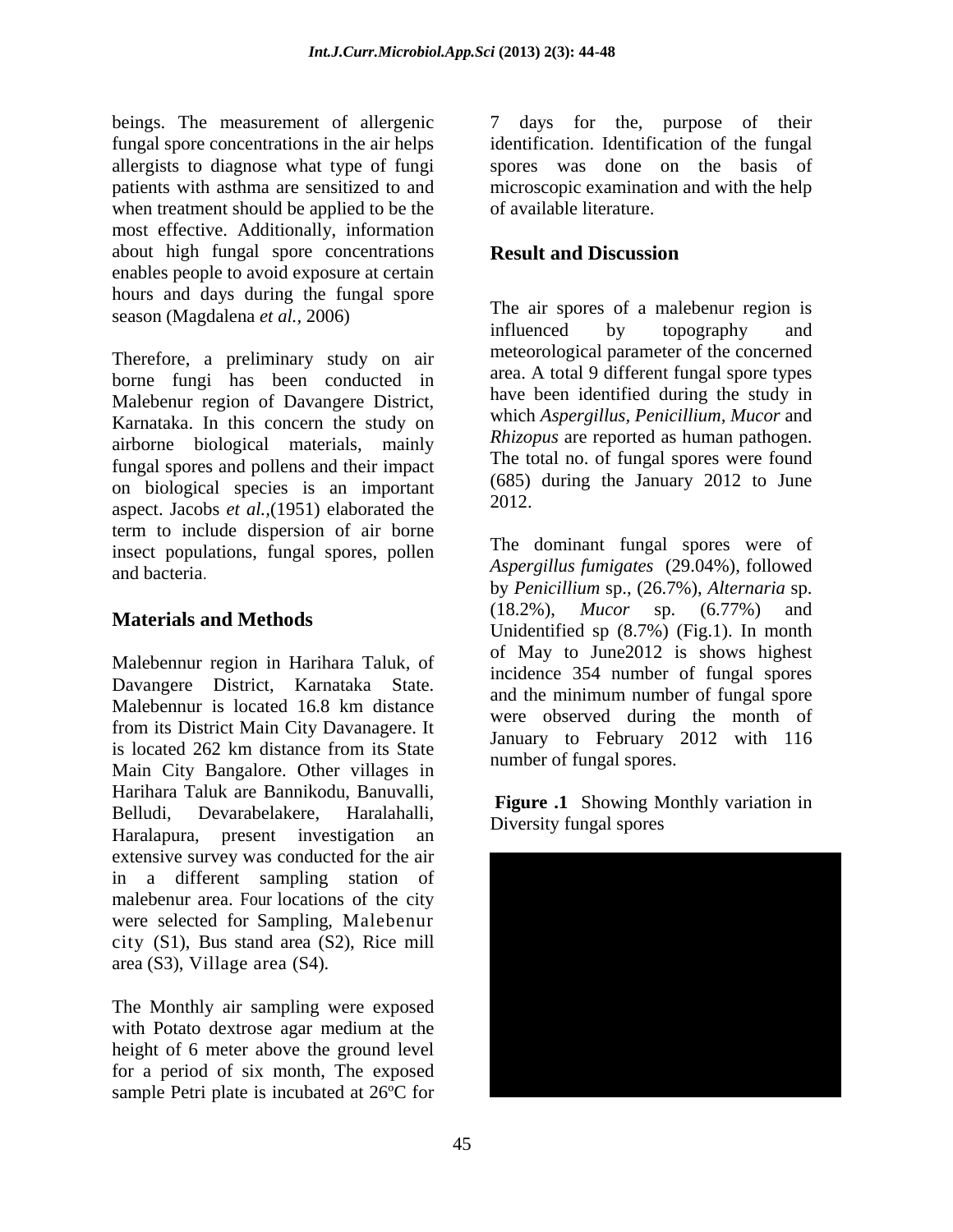| S.L | <b>Spore Type</b>     |                |                          |                                 | No of Spores in a sampling station | <b>Total no</b> | $%$ of         |
|-----|-----------------------|----------------|--------------------------|---------------------------------|------------------------------------|-----------------|----------------|
| No  |                       | $\mathbf{C}$ 1 | C2<br>IJΑ                | $\mathbf{a}$<br>53 <sub>2</sub> | <b>S4</b>                          | of spore        | spores         |
|     | Alternaria            |                |                          |                                 |                                    |                 | 18.3           |
|     | Aspergillus fumigatus |                |                          |                                 |                                    |                 | 1 <sub>0</sub> |
|     | Cladosporium          |                |                          |                                 |                                    |                 | 1.6            |
|     | Curvularia            |                |                          | $\sim$                          |                                    |                 | 11.6           |
|     | Fusarium              |                |                          |                                 |                                    |                 | 6.6            |
|     | Mucor                 |                |                          |                                 |                                    |                 | 1 <sub>0</sub> |
|     | Pencillium            |                |                          |                                 |                                    |                 | $\Omega$<br>ن⊾ |
|     | Rhizopus              |                |                          |                                 |                                    |                 | 16.6           |
|     | Unidentified          |                |                          |                                 |                                    |                 |                |
|     | Total                 | $\cap$<br>نك   | $\sim$<br>$\overline{1}$ |                                 | ┖ <del></del>                      | 60              |                |

# **Table.1** Diversity of fungal spore identified in month of January 2012

**Table.2** Diversity of fungal spore identified in month of February 2012

| S.L            | <b>Spore Type</b>     |                                         |    | No of Spores in a sampling station | <b>Total no</b> | $%$ of                  |
|----------------|-----------------------|-----------------------------------------|----|------------------------------------|-----------------|-------------------------|
| N <sub>0</sub> |                       | <b>S1</b>                               | S2 | <b>S4</b>                          | of spore        | spores                  |
|                | Alternaria            |                                         |    |                                    |                 | 14.2                    |
|                | Aspergillus fumigatus |                                         |    |                                    |                 | 8.9                     |
|                | Cladosporium          |                                         |    |                                    |                 | $\sim$ $\sim$<br>.      |
|                | Curvularia            |                                         |    |                                    |                 | $\overline{10}$<br>10.7 |
|                | Fusarium              |                                         |    |                                    |                 | 25<br>J.J               |
|                | <b>Mucor</b>          |                                         |    |                                    |                 | $\sqrt{2}$ 1            |
|                | Pencillium            |                                         |    |                                    | $\sim$          | 46.4                    |
|                | Rhizopus              |                                         |    |                                    |                 | .<br>$\blacksquare$ .   |
|                | Unidentified          |                                         |    |                                    |                 | ູບ ເປ                   |
|                | Total                 | $\bigcap$ 1<br>$\overline{\phantom{a}}$ |    |                                    | 56              |                         |

**Table.3** Diversity of fungal spore identified in month of March 2012

| S.L            | <b>Spore Type</b>     |                |                                    |                          | No of Spores in a sampling station | <b>Total</b>                       | $%$ of                                  |
|----------------|-----------------------|----------------|------------------------------------|--------------------------|------------------------------------|------------------------------------|-----------------------------------------|
| N <sub>0</sub> |                       | <b>S1</b>      | S <sub>2</sub>                     | <b>S3</b>                | $S^2$                              | no of                              | spores                                  |
|                |                       |                |                                    |                          |                                    | spores<br>$\overline{\phantom{a}}$ |                                         |
|                | Alternaria            |                |                                    | 10                       |                                    | $\sim$                             | 17.6                                    |
|                | Aspergillus fumigatus | $\sim$         | $\sim$<br>$\perp$                  |                          |                                    | $\sim$                             | 22.5                                    |
|                | Cladosporium          |                |                                    |                          |                                    |                                    | $\sim$ $\sim$<br>0.0 <sub>1</sub>       |
|                | Curvularia            |                |                                    |                          |                                    |                                    | $\sim$<br>4.2                           |
|                | Fusarium              |                |                                    |                          |                                    |                                    | $\sim$<br>$\mathbf{1} \cdot \mathbf{2}$ |
|                | <b>Mucor</b>          |                |                                    |                          |                                    |                                    | $\sim$ $\sim$<br>v. /                   |
|                | Pencillium            | $\sim$<br>ΙJ   | $\sim$<br>$\overline{\phantom{a}}$ | $\mathbf{C}$<br>$\sim$ 1 |                                    | 60                                 | 36.5                                    |
|                | Rhizopus              |                |                                    |                          |                                    |                                    | 3.6                                     |
|                | Unidentified          |                |                                    |                          |                                    |                                    | $\Omega$<br>0.6                         |
|                | Total                 | $\mathbf{r}$ 1 | 49                                 | 48                       | $\sim$                             | 164                                |                                         |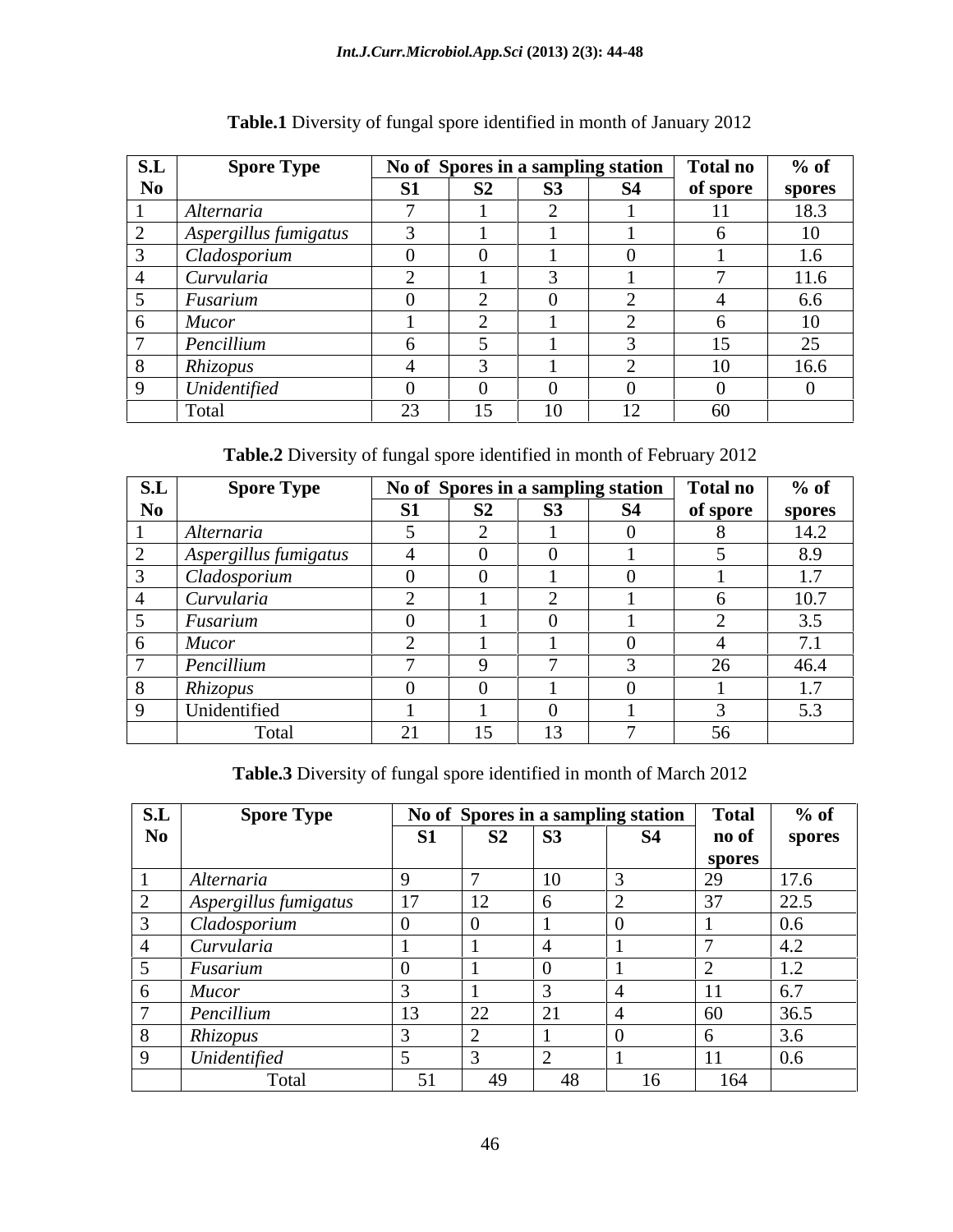#### *Int.J.Curr.Microbiol.App.Sci* **(2013) 2(3): 44-48**

| S.L            | <b>Spore Type</b>     |                    |                |                | No of Spores in a sampling station | <b>Total no</b> | $%$ of                            |
|----------------|-----------------------|--------------------|----------------|----------------|------------------------------------|-----------------|-----------------------------------|
| N <sub>0</sub> |                       | C1<br>$\mathbf{D}$ | S <sub>2</sub> | <b>S3</b>      | $S_4$                              | of spores       | spores                            |
|                | Alternaria            |                    |                |                |                                    |                 | 12.3                              |
|                | Aspergillus fumigatus | 18                 | $\overline{a}$ | 1 <sub>0</sub> |                                    |                 | 38.8                              |
|                | Cladosporium          |                    |                |                |                                    |                 | $\sim$<br>. .6                    |
|                | Curvularia            |                    |                |                |                                    |                 | 6.6                               |
|                | Fusarium              |                    |                |                |                                    |                 | $\sim$ $\lambda$<br>$\sim$ $\sim$ |
|                | <b>Mucor</b>          | $\sim$             |                |                |                                    |                 | $\sim$ $\sim$<br>$J \cdot I$      |
|                | Pencillium            | $\sim$             | $\sim$ $\sim$  |                |                                    | $\sim$          | 30.5                              |
|                | Rhizopus              |                    |                |                |                                    |                 |                                   |
|                | Unidentified          |                    |                |                |                                    |                 | .6                                |
|                | Total                 | 48                 | $\Omega$       | 22             |                                    | 121             |                                   |

## **Table.4** Diversity of fungal spore identified in month of April 2012

**Table.5** Diversity of fungal spore identified in month of May 2012

| S.L            | <b>Spore Type</b>     |                                |                |           | No of Spores in a sampling station | <b>Total no</b> | $%$ of                               |
|----------------|-----------------------|--------------------------------|----------------|-----------|------------------------------------|-----------------|--------------------------------------|
| N <sub>0</sub> |                       | C <sub>1</sub><br>$\mathbf{L}$ | S <sub>2</sub> | <b>S3</b> | S4                                 | of spores       | spores                               |
|                | Alternaria            | 1 <sub>0</sub>                 |                |           |                                    | $\sim$ $\sim$   | 1 <sub>7</sub>                       |
|                | Aspergillus fumigatus | 14                             | $\sim$         |           |                                    |                 | 30                                   |
|                | Cladosporium          |                                |                |           |                                    |                 |                                      |
|                | Curvularia            |                                |                |           |                                    |                 | $\cdot$ $\sim$                       |
|                | Fusarium              |                                |                |           |                                    |                 | .<br>$\overline{1}$ . $\overline{2}$ |
|                | <b>Mucor</b>          |                                |                |           |                                    |                 | 3.8                                  |
|                | Pencillium            |                                |                |           |                                    |                 | $\cap$ $\subset$<br>ل و ک            |
|                | Rhizopus              | $\sim$<br>┸ <del></del>        | 1 <sub>0</sub> |           |                                    | $\sim$          | 23.5                                 |
|                | Unidentified          | 15<br>ື້                       |                |           |                                    | 18              | 11.4                                 |
|                | Total                 | $\epsilon$                     | 38             | 35        | $\sim$                             | 157             |                                      |

**Table.6** Diversity of fungal spore indentified in month of June 2012

| S.L            | <b>Spore Type</b>            |                          |                     |           | No of Spores in a sampling station | <b>Total no</b>          | $%$ of                               |
|----------------|------------------------------|--------------------------|---------------------|-----------|------------------------------------|--------------------------|--------------------------------------|
| N <sub>0</sub> |                              | <b>S1</b>                | 52 <sub>1</sub>     | <b>S3</b> | $\mathbf{C}$                       | of spores                | spores                               |
|                | Alternaria                   | $\sim$<br>$\overline{ }$ | 10                  | 09        | 04                                 |                          | 1 <sub>7</sub>                       |
|                | <i>Aspergillus fumigatus</i> | $\Omega$                 | 1 <sub>7</sub>      | 11        |                                    |                          | $\Omega$<br>ے ر                      |
|                | Cladosporium                 |                          |                     |           |                                    |                          | $\overline{\phantom{a}}$<br>4.3      |
|                | Curvularia                   |                          |                     |           |                                    |                          | 1.0                                  |
|                | Fusarium                     |                          |                     |           |                                    |                          | $\sim$<br>4.3                        |
|                | <b>Mucor</b>                 |                          |                     |           |                                    |                          | $\cap$ $\subset$<br>$\mathcal{L}$ .J |
|                | Pencillium                   | $-4$                     | $\sim$<br><u>vo</u> | $\Omega$  | $\overline{\phantom{a}}$           |                          | 20.8                                 |
|                | Rhizopus                     |                          |                     |           |                                    |                          | 4.0                                  |
|                | Unidentified                 | 1 <sub>0</sub>           | $\sim$ $\sim$<br>UJ | $\Omega$  | 04                                 | $\overline{\phantom{a}}$ | 13                                   |
|                | Tota                         | $1^{\circ}$              | 10                  | 09        | U4.                                |                          | 1 <sub>7</sub>                       |